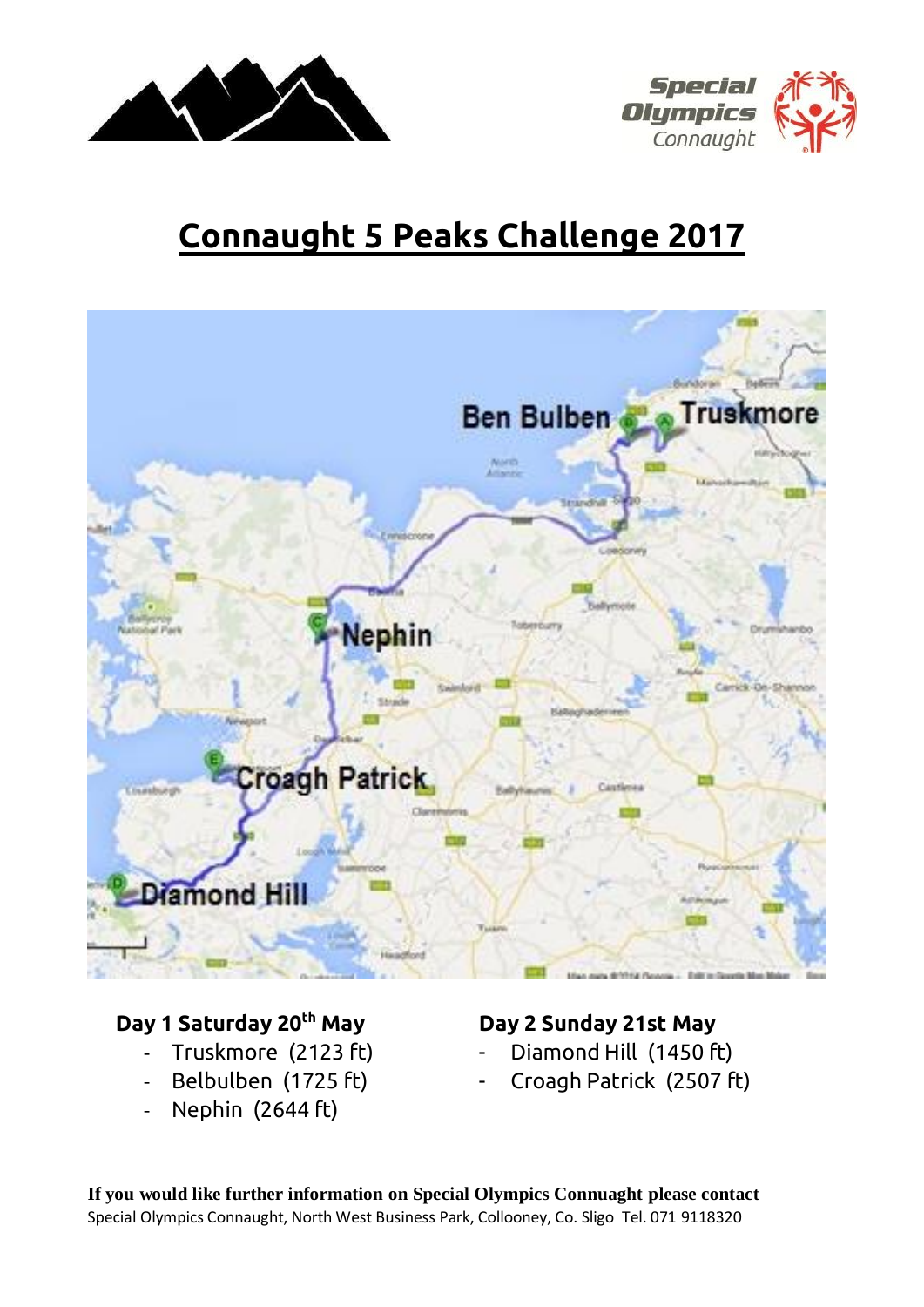



## **How the Challenge works?**

### **Saturday**

All participants will register at The Riverside Hotel Sligo. Registration will open at 6am. Here you will receive safety briefing by representatives from N WA T and be split into groups and assigned a Guide.

We will depart the Hotel at 7am sharp and make our way to Glencar. The first peak will be Truskmore, we will start our climb at 8:30 and descend into Gleniff Horseshoe (est. 2–3 hrs) Water stop provided.

After Truskmore, we transfer to climb Benbulben (est. time 2–3 hrs) Here we will break for lunch. Following Benbulben, we will drive to our final peak Nephin in Mayo (travel time 1.5 hrs). We will have a snack break here before transfer to our accommodation in Letterfrack with dinner.

#### **Sunday**

We will be briefed at Breakfast (07:30) about our remaining peaks. We will proceed to Diamond Hill (est. 2–3 hrs) at 8:00am and following lunch, drive to our final peak Croagh Patrick (est. time 3 – 4 hours). We will make our journey back to The Riverside Hotel on Sunday evening where we will have the opportunity to freshen up in the leisure facilities of the Hotel and then sit down to our celebratory dinner.

## **Suggested equipment**

- **>** Good hiking boots
- **>** Waterproofs (top and bottom)
- **>** Fleece/warm clothing
- **>** Hat and gloves (2 sets)
- **>** Backpack and liner
- **>** Mobile phone
- **>** Sunscreen and insect repellent
- **>** A change of clothes and shoes in case you get wet, and for when the challenge is over. Climbing in jeans and trainers is strictly forbidden.
- > Towel to freshen up at overnight location and end point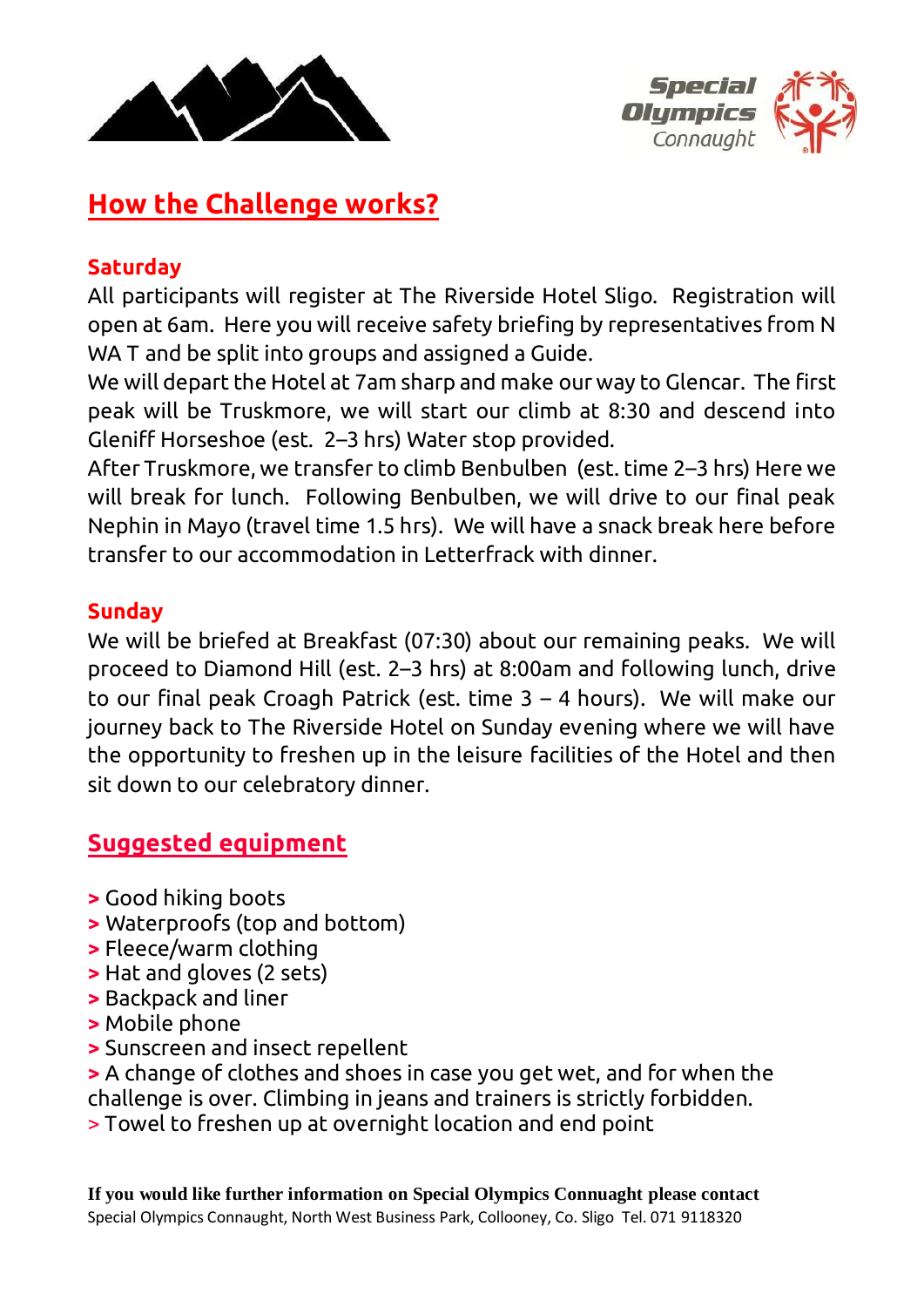



## **Training Tips**

#### **Stage 1**

Start your training at a leisurely pace such as road walking or forest trails for the first couple of weeks. Aim for four 1-hour walks per week. After a couple of weeks you should aim for 2 hours per walk and pick something a little more difficult i.e. steeper hills or sandy beaches. Sandy beaches are perfect for strengthening your leg muscles and building body stamina.

#### **Stage 2**

When you progress on to training in the hills, start with easy hikes, 2 to 3 hours once a week would be perfect. However you do need to get out into the hills as regularly as possible to build up your distance and time. You will know yourself how your fitness and stamina level is progressing and you can increase your mountain hikes accordingly.

#### **Stage 3**

Aim to increase your fitness level to a degree where you are walking in the hills for 6 to 8 hours without putting yourself under stress. It is very important when you are going into the mountains that you are well prepared. Always carry the appropriate equipment, wear the correct clothing, and adhere to basic mountain safety rules at all times. The following points are important:

#### **Weather**

This is exceptionally changeable in Ireland and you should always check the forecast before you set off. But even this may not always be totally accurate – the day may be fine and clear when you start, but it can quickly deteriorate without warning, especially in higher areas. If this should happen during your walk, get down as fast as possible, but always at a controlled and safe pace.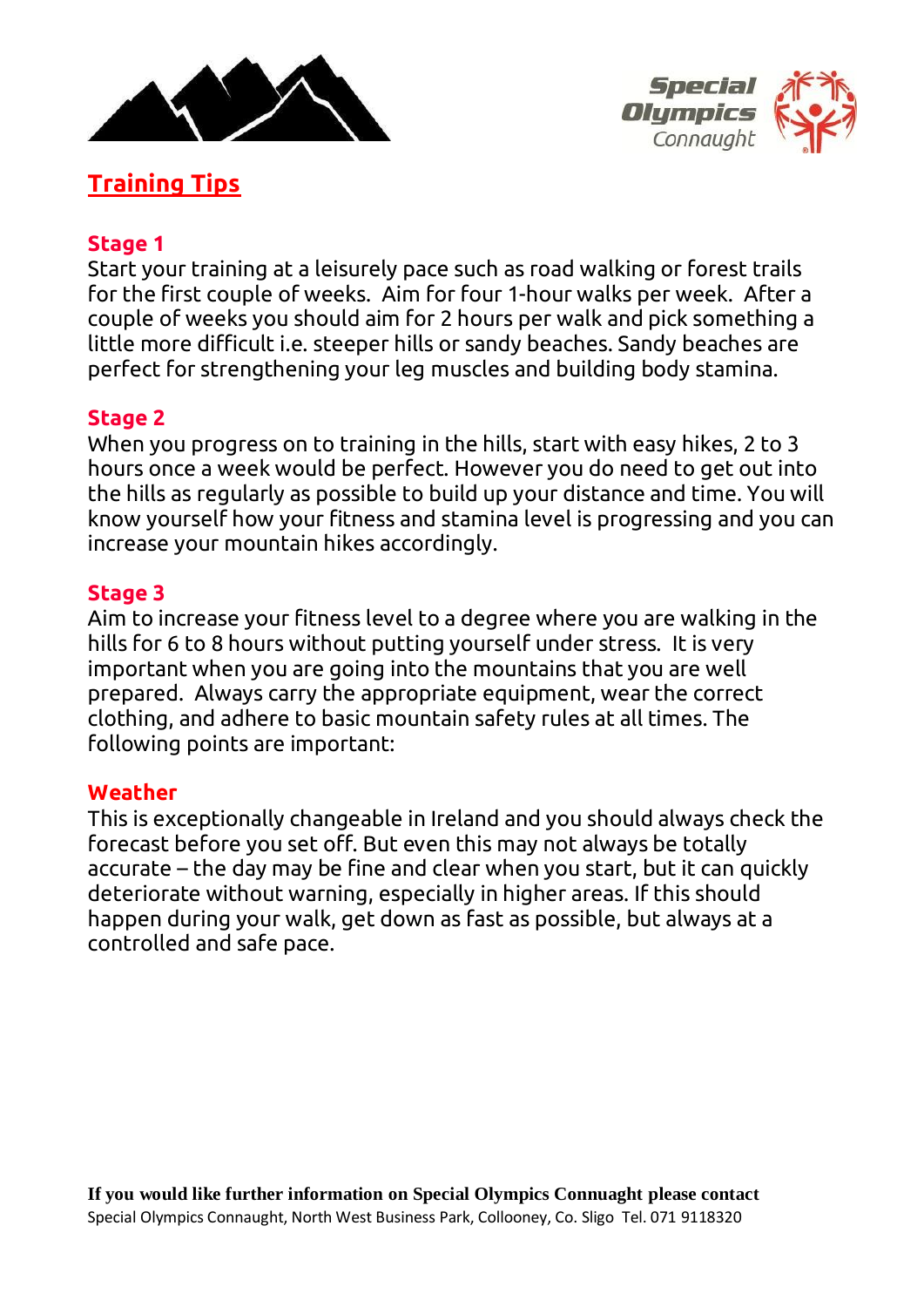



#### **Before training**

Try not to eat within 1–2 hours of training and have a low-fat meal. A high fat meal (e.g. fried fish and chips) takes about 4 hours to clear your digestive system, so it can slow you down or cause cramp. A low fat meal (e.g. grilled lamb cutlets, boiled potatoes and vegetables) will clear in 1½–2 hours; so will leave you with more energy for training.

#### **During training**

Replenishing carbohydrates during training will enable you to keep going for longer. You can eat it in cereal bars, dried fruit, glucose sweets, or drink it in the form of sports drinks. Dried fruit or cereal bars give a longer lasting level of carbohydrate than drinks, but either will work.

#### **After training**

Immediately after training your body works to replenish the glycogen stores in your muscles. Your body will lay down more glycogen in the first two hours after training than at any other time. For this reason it is important to eat plenty of carbohydrates, preferably within 30 minutes of training, e.g. have your dinner, a bowl of cereal or a sandwich. This will leave you better prepared to exercise the next day.

#### **Fluids During training**

It is very important to drink plenty of fluids when you are exercising. If you become dehydrated, you will become tired more quickly and will find it harder to train or keep going. Have about 500mls of water for every ½ hour spent training – resist the temptation to retire to the pub immediately after exercising, as alcohol will dehydrate you further. This is just as important after the main event as after training, as severe dehydration can cause kidney damage and failure.

Coffee and alcohol will cause you to lose water; so don't use these to replace fluids.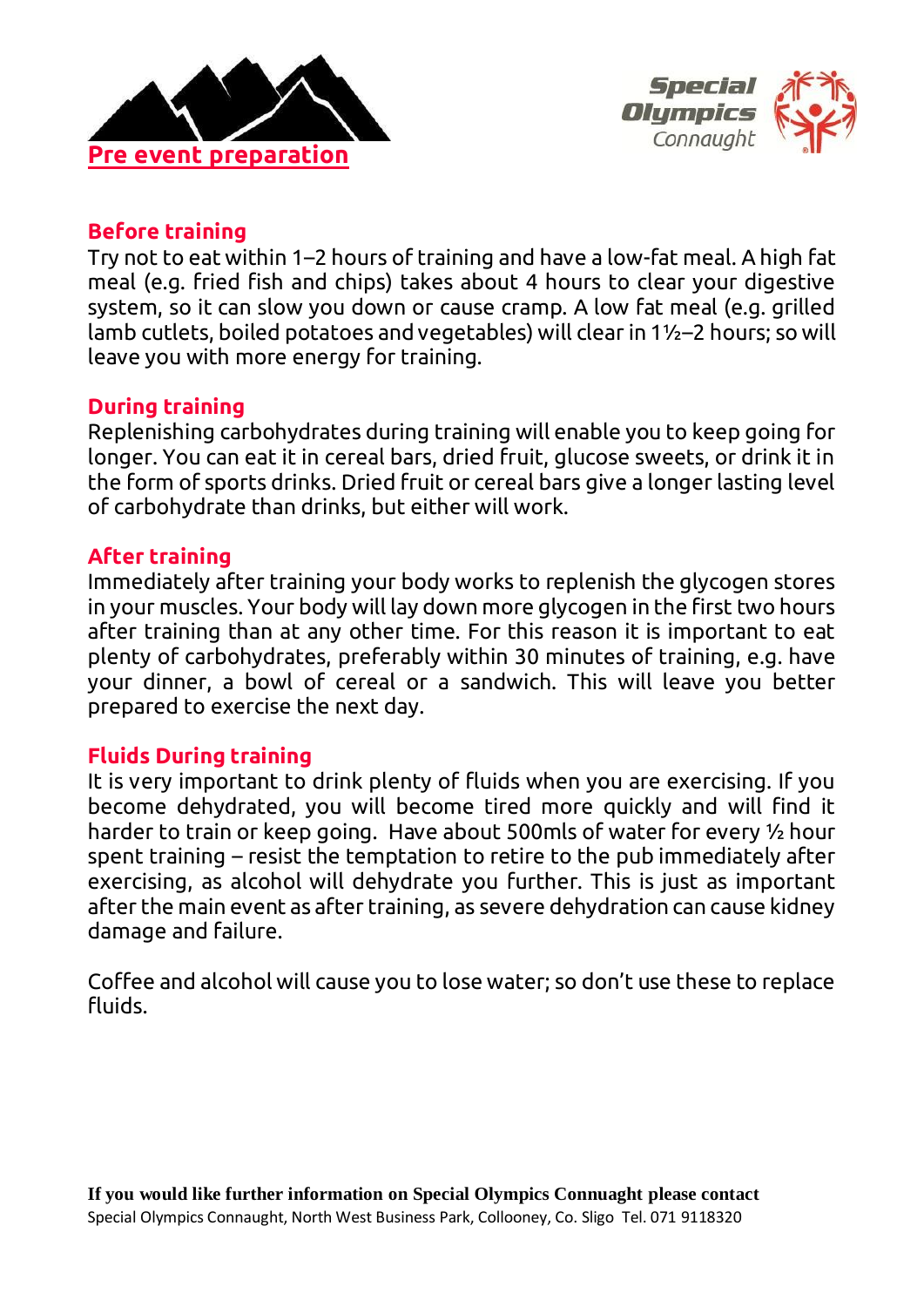



## **Included**

- All transport and accommodation including dinner on  $8<sup>th</sup>$  May
- All food including snacks for each mountain
- Professional guides to take us up each mountain
- A celebratory meal on completion of our last mountain
- Shower/Changing facilities at the Radisson Blu on Sunday 9th Mayl.
- A Special Olympics T-shirt

## **Not Included**

- Transfers to bus pick up/drop off point
- Any items of a personal nature such as room service changes, drinks, phone calls
- Overnight accommodation prior and post event dates (Riverside Hotel have special rate for participants of 5 Peaks)

## **Fundraising**

The fundraising target for this event is €500. Each registrant will receive sponsor cards which can be distributed to family, friends or your work place.

We encourage participants to set up a Everydayhero.ie fundraising page. This is a useful platform that can be linked directly to your Facebook and Twitter pages and allows people to sponsor your challenge, no matter where in the world they are!

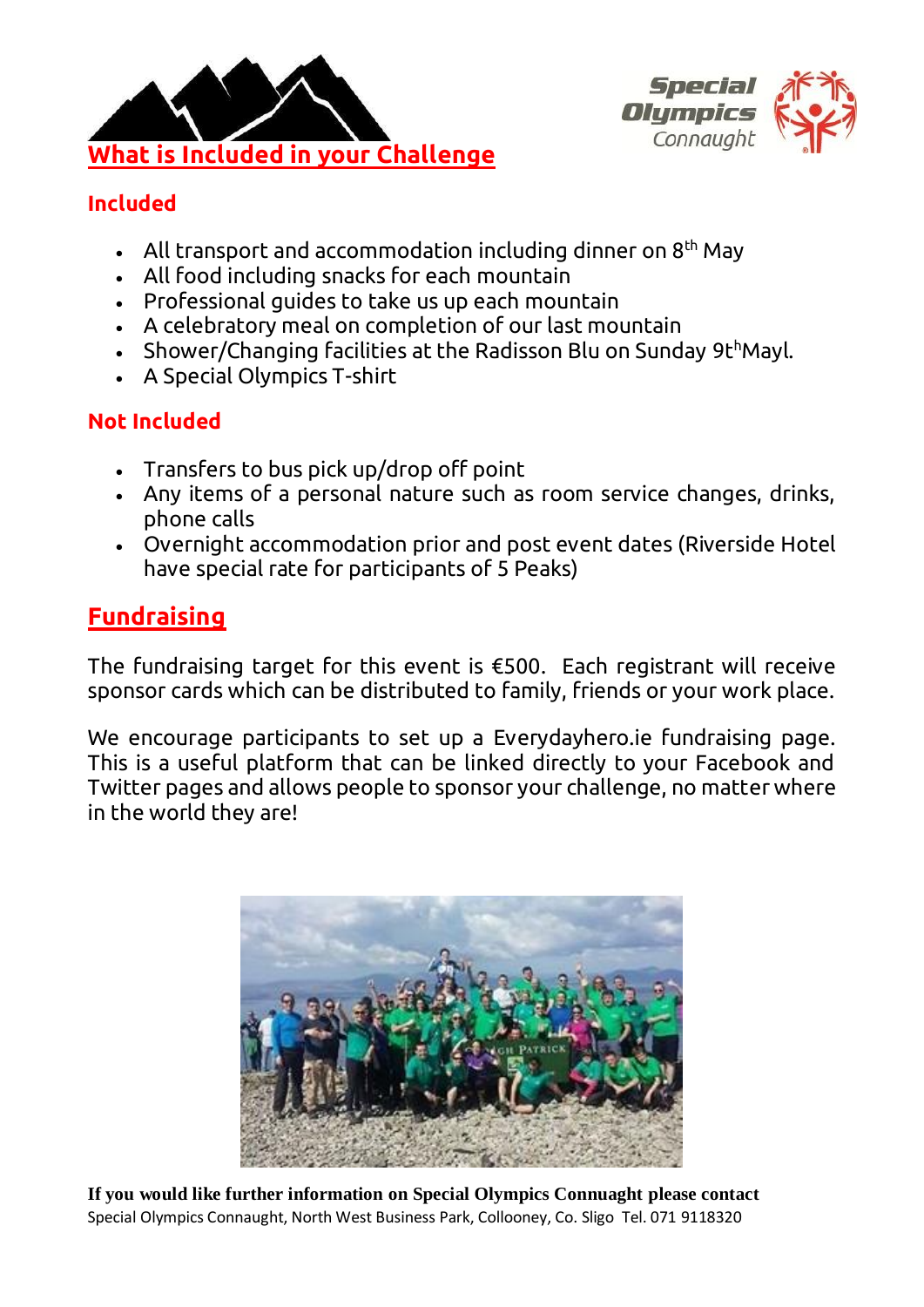



## **Fundraising Ideas**

**A** Abseiling Research Contract Antique Fairs Art Exhibitions Art Exhibitions Astrology Evenings Athletic meetings Auctions **B** Baby-sitting Bad Bad Hair Day Bad Hair Day Bad Tie day Bag Packing **Bake sale** Bake sale Balloon race Barbeque Barn Dance Bazaar BBQ Beard Shaving Beard Shaving Bed push Bike tours Bingo Blind Date Bob a job Book and Jumble Sale Book sale Book sale Breakfast event the state of the Bring and buy sale the Bridge drive Bridge drive Bungee Jumping **C** Cake sale Car boot sale Car cleaning Car rally Car Wash (suitable for all ages) Carol Singing Casual day at work/school Children's sports day Casino night Christmas Day Swim Church Collection Coin Chain Churchgate Collection Cinema charity screening Coffee mornings Coin collections Coins (fill a tube/jar with coins) Comedy Night - Concert **D** Darts Tournament Dance-a-thon Dance Dinner Dance / Party Do door-to-door collections Disco Dog show Donations in lieu of presents Dog Walking Donkey Derby Dress Down Day at Work Drama Duck race **E** Easter bonnet competition Easter egg hunt Egg Spoon Race Exercise Bike Marathon Exhibitions Expeditions **F** Face Painting Face Painting Fancy dress ball / competition Fashion show Festivals Fishing Competition Film Show Five-a-Side Flower show Football Match Football tournament Fortune telling Fun run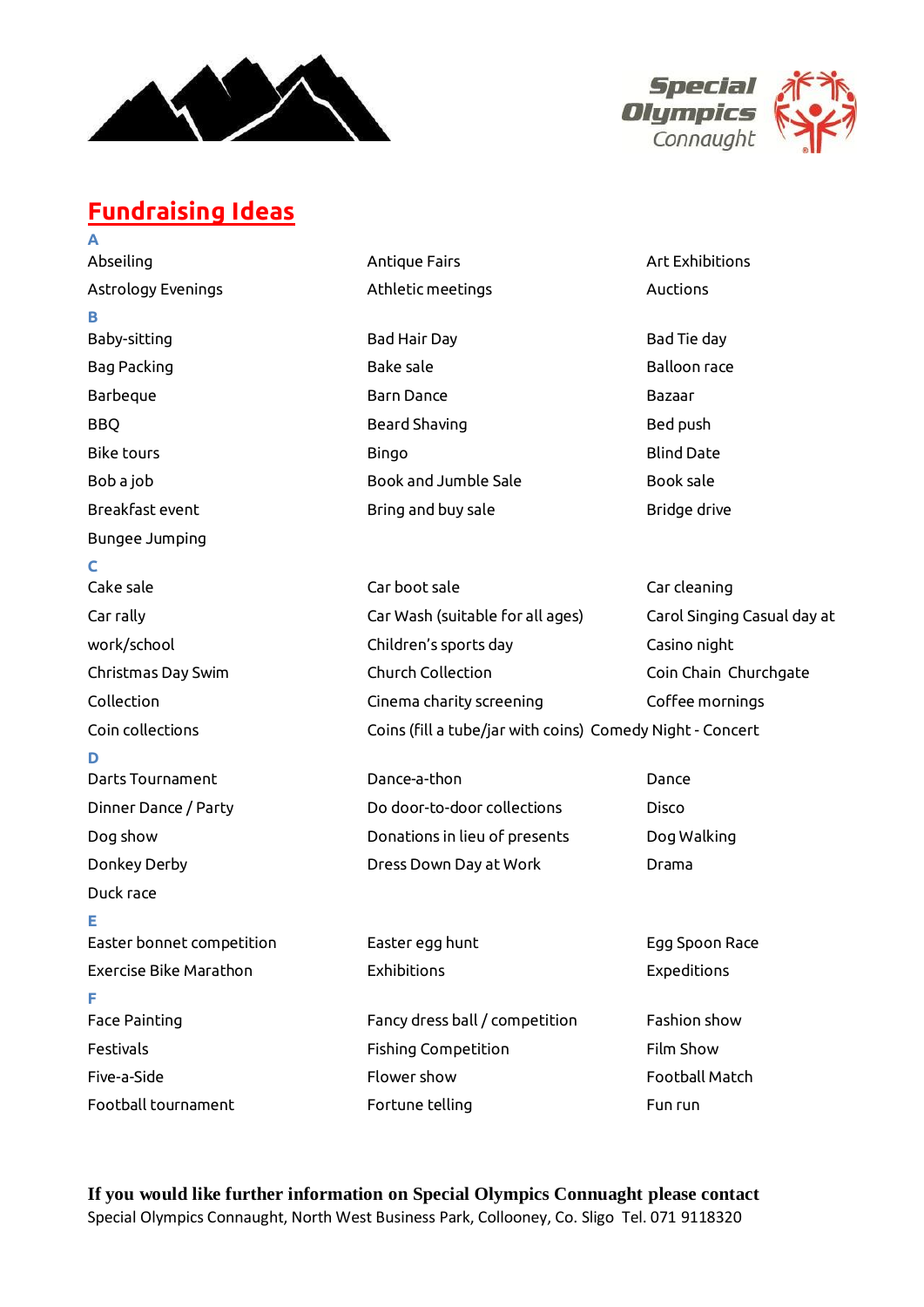



| G                             |                                                   |                           |
|-------------------------------|---------------------------------------------------|---------------------------|
| Gala evening                  | Garden party                                      | Gigs                      |
| Girls V Boys Day / Event      | Good as new<br>sale                               | <b>Golf Classic</b>       |
| <b>Gourmet Raffle</b>         | Greyhound meeting                                 | Gymkhana                  |
| н.                            |                                                   |                           |
| Halloween fancy dress party   | Halloween party                                   | <b>Head Shave</b>         |
| Hill Walking / Running        | Hopscotch                                         | Horse Race                |
| Horticultural Exhibition      | Human Chain                                       |                           |
|                               |                                                   |                           |
| <b>Individual Gifts</b>       | Indoor Games Night (board games, skittles, cards) |                           |
| J                             |                                                   |                           |
| Jamboree                      | James Bond event                                  | Jumble Sale Jigsaw Puzzle |
| Challenge                     | Joke Competition                                  |                           |
| Κ                             |                                                   |                           |
| Karaoke Evening               | Karate Event                                      | Kite Flying               |
| Knit In                       | Knitting Challenge                                | Kris Kindle               |
|                               |                                                   |                           |
| Lawn mowing                   | Leg Waxing (for the men!)                         | Line Dancing              |
| Litter Collection             | Little Italy party                                | Local Pub Quiz            |
| Lottery                       | Luncheons                                         | Lunchtime event           |
| M                             |                                                   |                           |
| Magic Show                    | Marathon                                          | Masque Ball               |
| Matched giving from companies | Mountain climbing                                 | Mums Run Murder           |
| mystery evening               | Music recital                                     | <b>Musical Chairs</b>     |
| N                             |                                                   |                           |
| New Year's Eve party          | No Smoking Day                                    | No uniform day            |
|                               |                                                   |                           |
| Obstacle Course               | Odd One Out                                       | Oiche Gaelach             |
| Old Time Dance                | Open Gardens                                      |                           |
| P                             |                                                   |                           |
| Pancake breakfast             | Parachute Jumps                                   | Panto                     |
| Payroll deduction             | Penalty Shoot-out                                 | Pet show                  |
| Pie Eating Competition        | Pillow Fight                                      | Pizza party               |
| Pool Competition              | Poetry Competition                                | Pram Race                 |
| $\mathbf o$                   |                                                   |                           |

Quiz Night (general knowledge table quiz or themed quiz e.g. music/tv)